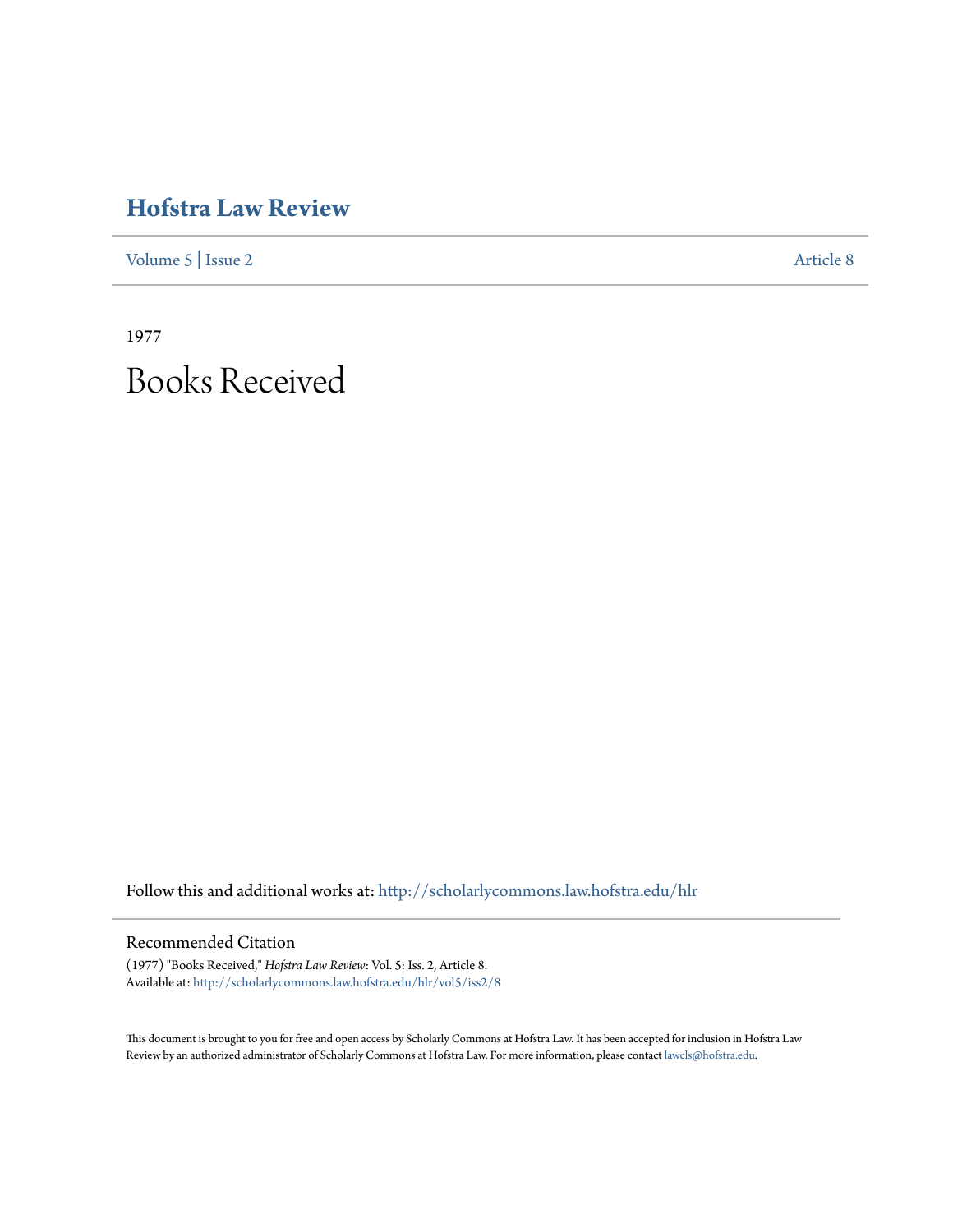## **BOOKS RECEIVED**

- **AMERICAN COURTS & JUSTICE.** Edited by *Glenn R. Winters* and *Edward J. Schoenbaum.* Chicago, Illinois: The American Judicature Society, 1976. Pp. 271. \$8.95. Prepared for Justice '76: A National Citizens' Assembly on Improving Courts and Justice, this collection of essays by prominent jurists and scholars provides a broad spectrum of opinion about the condition of American courts today. More specifically, the contributing authors evaluate the application of the constitutional mandate of equal justice under the law. The analyses examine the origins of the American judicial system, its present operation and the prospects for its effectiveness in the future. Among the contributors are Chief Justice Warren E. Burger, Senator Birch Bayh, Judge David E. Bazelon and Judge Shirley M. Hufstedler.
- ARBITRATION **OF LABOR-MANAGEMENT** DISPUTES. By *Maurice S. Trotta.* New York, New York: Amacom, 1974. Pp. viii, 499. \$24.50. The student or practitioner of industrial relations should find this comprehensive review of the history, goals and methods of arbitration a valuable resource. Mr. Trotta examines the terminology and rationale of arbitration and explores its use and adaptation to both public and private dispute settlement. The effects of relevant statutes and case law are presented in his analysis of the development of arbitration procedures. Included are a sampling of typical issues and awards, a survey of the applicable legislation in the area, collective bargaining provisions and administrative forms.
- **CHANGING LAW: A BIOGRAPHY OF ARTHUR** T. **VANDERBILT. By** *Arthur T. Vanderbilt II.* New Brunswick, New Jersey: Rutgers University Press, **1976. Pp.** xiv, **271. \$17.50.** The book, researched and authored **by** the subject's grandson, provides a detailed account of Arthur T. Vanderbilt's effortsthrough politics and the practice of law-to improve the administration of justice in America. The author traces his ancestor's controversial life as the leader of judicial reform through the turbulent political scene in New Jersey between **1906** and **1957.** In portraying the experiences of one law reformer, the book presents an historical insight into the origins of the movement for modernization of the American judiciary.

453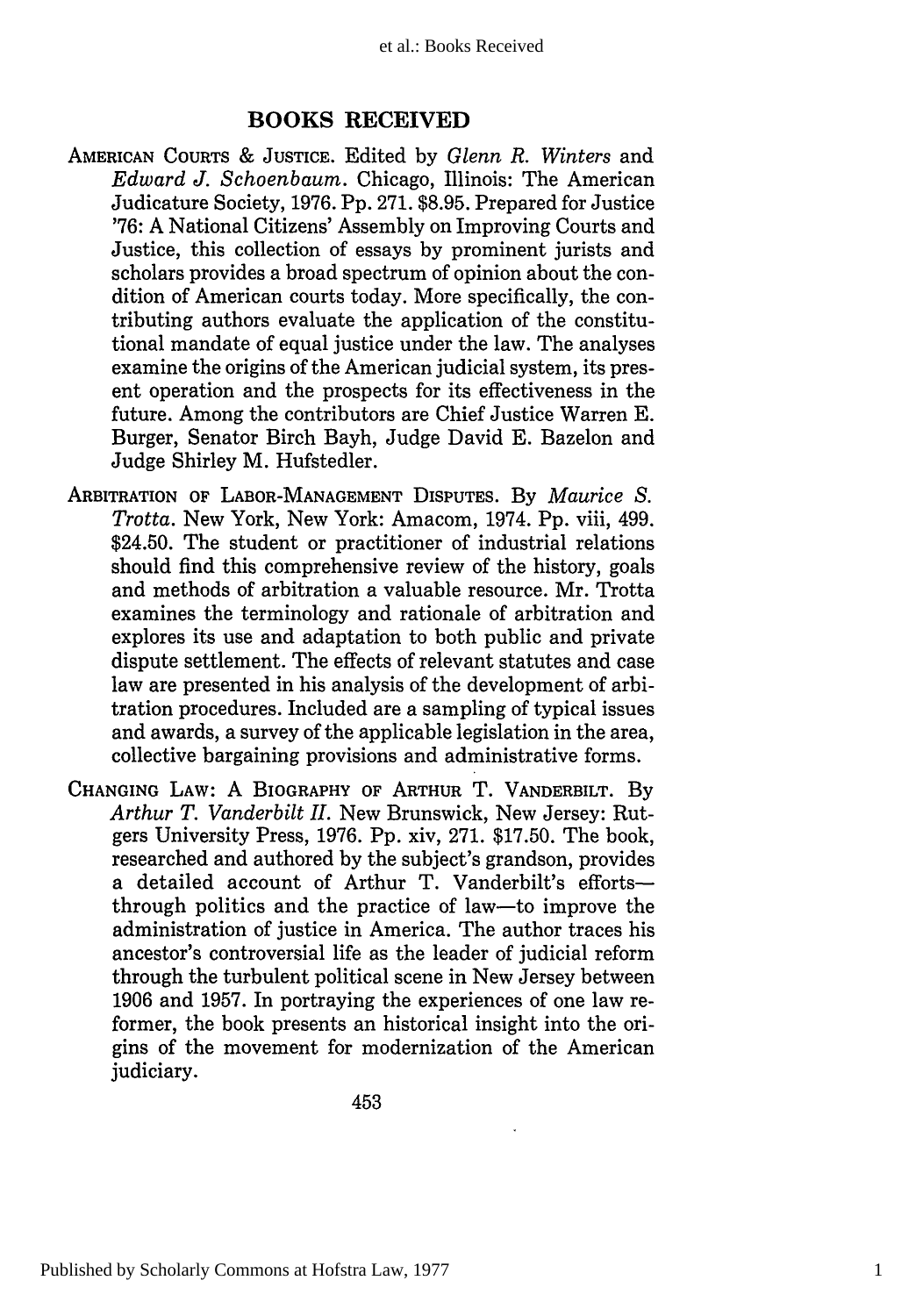FROM THE DIARIES OF FELIX FRANKFURTER. By *Joseph P. Lash.* New York, New York: W. W. Norton & Company, Inc., 1975. Pp. xiii, 366. \$12.50. This combination of excerpts from Justice Frankfurter's diaries and a biographical essay prepared by Mr. Lash present a most interesting portrayal of one of the great legal scholars of our time. The diaries, written by one who expected them to be later published, present Justice Frankfurter as a friend, statesman and scholar. They offer the reader a unique opportunity to view from the inside the Presidential administrations of Taft, Roosevelt and Truman. Joseph Lash's thoughtful and thorough research has transformed the diaries of one of America's most distinguished men into a living portrait.

454

- JUSTICE, **LEGAL SYSTEMS, AND SOCIAL STRUCTURE.** *By H. Richard Hartzler.* Port Washington, New York: The Kennikat Press, 1976. Pp. x, 134. \$12.50. Drawing heavily upon the works of such scholars as Laswell, Smelser, Pound, Llewellyn, Howbel, Weber, Dahl and Lindblom, the author explores the inextricable relationships of justice, legal systems and social structures. Utilizing a rather formal, analytical and heavily diagramatic approach, Mr. Hartzler integrates the theories of the various scholars in an attempt to evaluate the varying roles of the three concepts. In doing so, he confronts their delicate and unsettled affinities to societal goals, law and order, and the socio-economic and political processes. The author includes a hypothetical case as an opportunity for readers to employ their own judgment and notions of justice in reaching a verdict for the accused. The reader, though inevitably left with an inclination to support both analyses offered by the author, does at least develop an understanding of the issues involved.
- MARGARET **SANGER, AN** AUTOBIOGRAPHY. New York, New York: Dover Publications, Inc., 1971. Pp. 496. \$4.50, paperbound. This is a moving and dramatic account of the life of one of the most important figures in the history of the feminist movement. The author grew up in poverty and attributed many of society's ills to the problem of over-population. She became a nurse during an era in which few women were educated. While men around her organized and led the labor movement, she decided that women's burdens could be alleviated more through learning how to have fewer children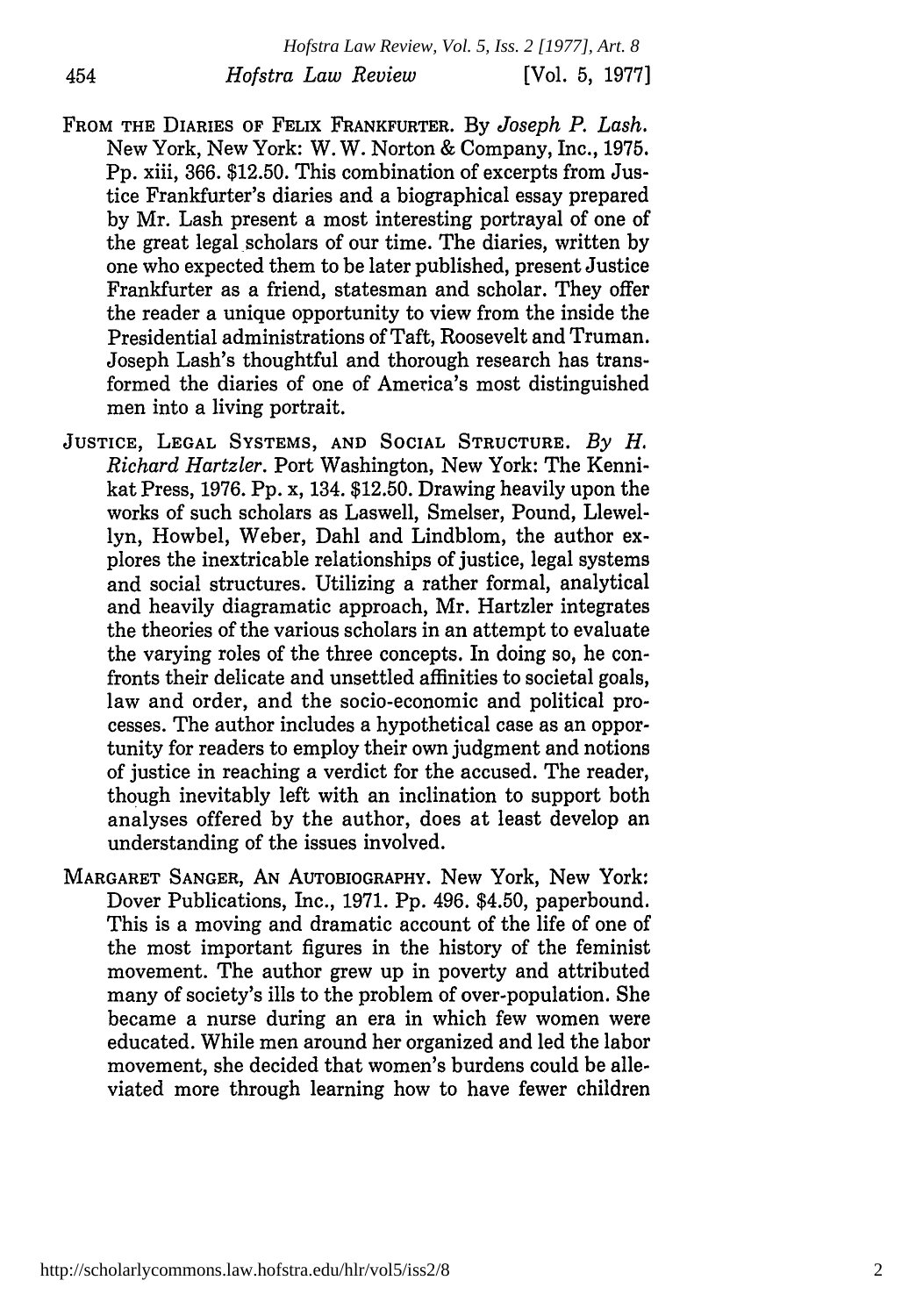455

than through "struggles for a few pennies." Margaret Sanger's confrontations with the law, the Church, the federal government and the scientific community to establish what she termed as "birth control" are truly heroic. Her autobiography is poignant, witty and highlighted by encounters with some of the world's most respected figures. (Originally published by W.W. Norton & Company, Inc., in 1938).

- PHOTOGRAPHY: WHAT'S THE LAW? By *Robert M. Cavallo* and *Stuart Kahan.* New York, New York: Crown Publishers, Inc., 1976. Pp. xiv, 139. \$9.95. In a simple and concise manner the authors succeed in surveying the state of the law as it relates to anyone using a camera. By using hypothetical problems, sample forms and by discussing the leading cases, this work educates the reader regarding ownership rights in photographs, when releases from the subjects of photographs are necessary and how to avoid liability for misrepresentation or copyright infringement. The work will be of interest to both private practitioners and laymen.
- THE SHADOW **GOVERNMENT.** By *Daniel Guttman* and *Barry Wiliner.* New York, New York: Pantheon Books/Random House, Inc., 1976. Pp. xiv, 354. \$10.00. Has the government delegated its decisionmaking powers by subcontracting its responsibilities to private consulting firms? The authors raise this issue in their work prepared for The Center for Study of Responsive Law. The result is a critical evaluation, through case studies, of consulting firms and their impact on fundamental social policy and public issues such as health, housing and education. Messrs. Guttman and Willner argue that as a result of the role these firms have come to occupy and the influence they exert, the public has been misled as to who is really making governmental decisions. This book will be valuable to attorneys who seek an understanding of what forces contribute to the formulation of federal policies.
- THE TIDES OF POWER: CONVERSATIONS ON THE AMERICAN CON-STITUTION. By *Bob Eckhardt* and *Charles L. Black, Jr.* New Haven, Connecticut: Yale University Press, 1976. Pp. ix, 225. \$10.95. The authors, through the use of informal conversation, discuss and analyze different aspects of the interaction among the three branches of government. Charles Black, Jr., a Sterling Professor of Law at Yale University, and Bob Eckhardt, a five-term Congressman from Texas,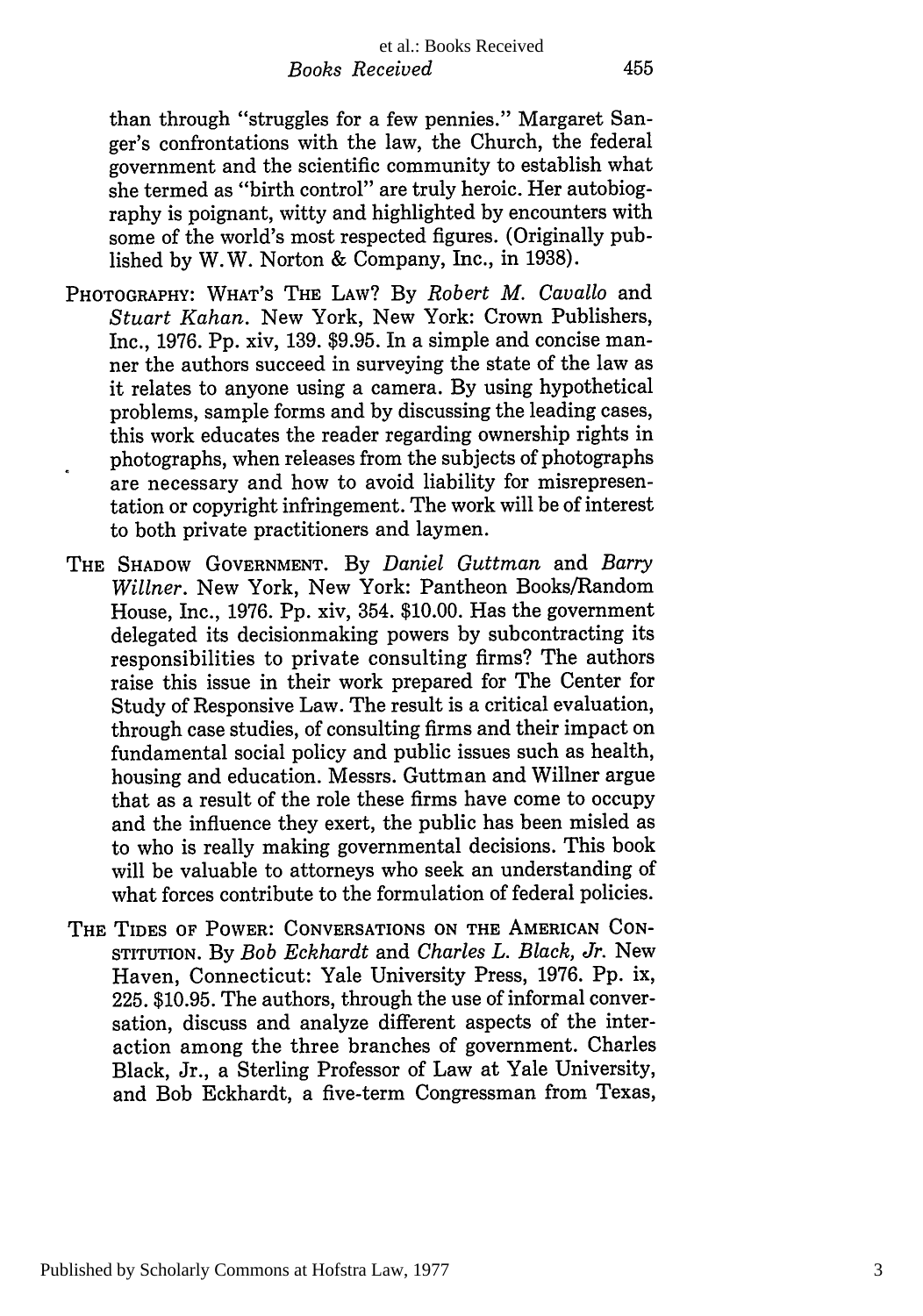trace the development of each branch from its formation in the Constitution to the present day. The book examines the changes that have occurred during the intervening two hundred years regarding the governmental interrelationship and offers several substantive suggestions for its improvement within the traditional framework of the Constitution.

- THE UNCONSCIOUS CONSPIRACY: WHY LEADERS CAN'T LEAD. By *Warren Bennis.* New York, New York: Amacom, 1976. Pp. ix, 176. \$9.95. The author deals with what he believes to be the current leadership crisis in our society and suggests its potential effect in the future. Based on a series of articles and conversations, Mr. Bennis offers some practical solutions to the problem. The author focuses on various factors affecting leadership in organizations and management and underscores the distinction between them. The book does not attempt to offer solutions as much as it seeks to identify the proper questions.
- UNDERSTANDING THE ECONOMY: FOR PEOPLE WHO CAN'T STAND ECONOMICS. By *Alfred L. Malabre, Jr.,* New York, New York: Dodd, Mead & Company, 1975. Pp. x, 207. \$8.95. The author, a former editor and columnist for *The Wall Street Journal,* presents a simplified analysis of "the economy" to enable the layman or student to better understand economic data. Recognizing the prevalence and importance of such data in the general public's decisionmaking process, the author underscores the failure of traditional educational methodology to provide a sufficient basis for reasonable economic analysis. By providing the basic information in simple terms, Mr. Malabre provides a sufficient perspective for the nonexpert to make reasonably intelligent assessments of daily economic developments without having to struggle through highly technical data written by economists for economists.

## OTHER PUBLICATIONS

ADVERTISING **AND LABELLING:** LAWS IN THE **COMMON MARKET. By** *R. G. Lawson.* London: Jordan & Sons Limited, **1975. Pp.** xv, **393.** Supplement, October **1975. Pp. 51.** £20.00, looseleaf.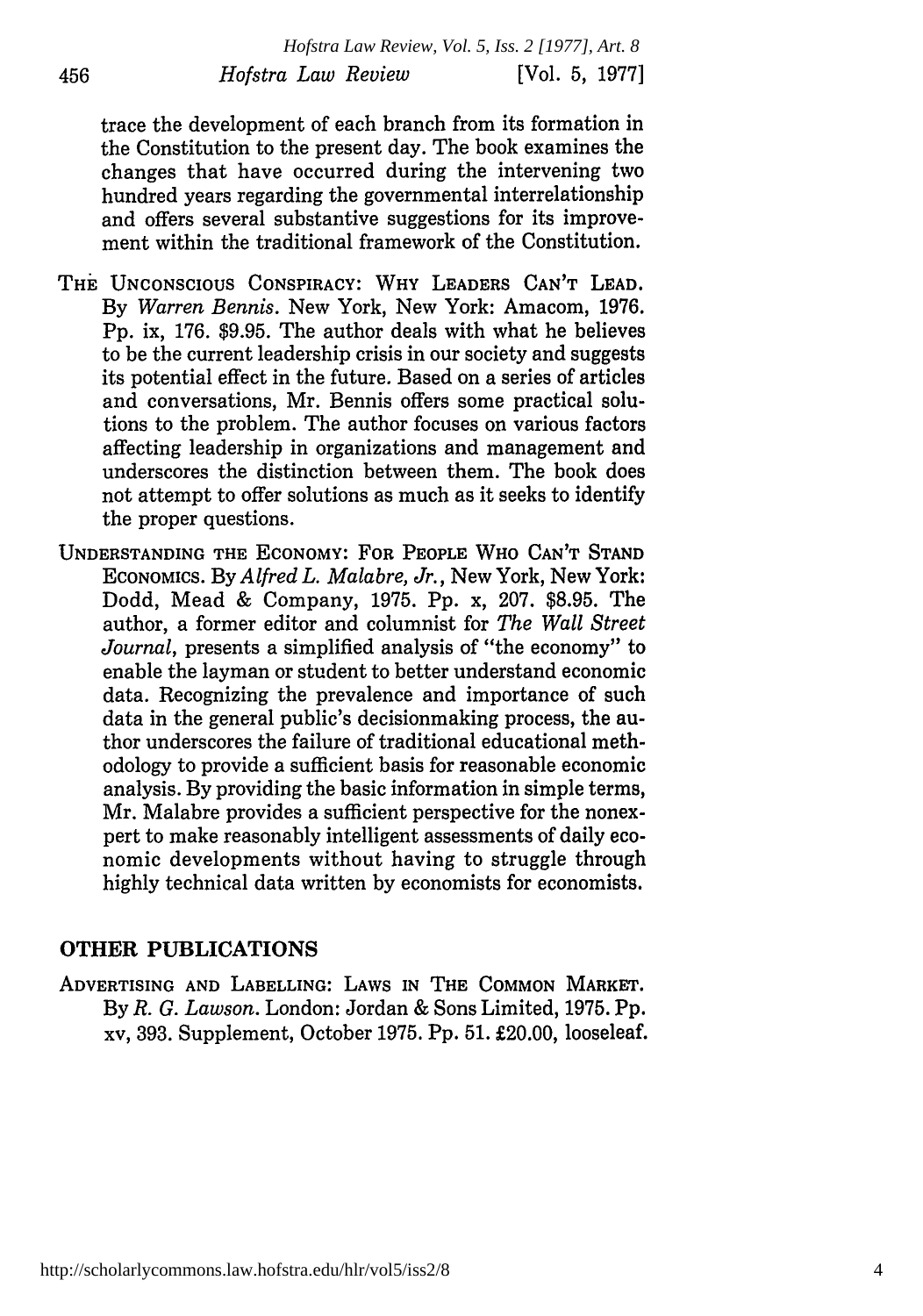457

- A HISTORY OF REGULATORY TAXATION. By *R. Alton Lee.* Lexington, Kentucky: The University Press of Kentucky, 1973. Pp. xi, 228. \$15.25.
- COPYRIGHT INFORMATION TECHNOLOGY-PUBLIC POLICY PART I. By *Nicholas Henry.* New York, New York: Marcel Dekker, Inc., 1975. Pp. viii, 140, \$14.50.
- COPYRIGHT: INFORMATION TECHNOLOGY-PUBLIC POLICY, PART **H.** By *Nicholas Henry.* New York, New York: Marcel Dekker, Inc., 1976. Pp. viii, 166, \$14.50.
- THE CRIMINAL INVESTIGATION PROCESS. Three Volumes. By *Peter W. Greenwood, Jan M. Chaiken, Joan Petersilia* and *Linda Prusoff.* Santa Monica, California: The Rand Corporation, 1975. Pp. 294. \$15.00, paperbound.
- EXCHANGE CONTROL. By *Anthony Parker.* London: Jordan & Sons Limited, 1975. Pp. xv, 302. Supplement, May 1975 through March 1976, Pp. 29.. £15.00, looseleaf.
- How TO ELIMINATE DISCRIMINATORY PRACTICES: A GUIDE TO EEO COMPLIANCE. By *The Humanistic Designs Division of Information Science Incorporated.* New York, New York: Amacom, 1975. Pp. x, 80. \$12.95.
- RECENT DEVELOPMENTS IN JOB SECURITY: LAYOFFS AND DISCI-**PLINE** IN THE **PUBLIC** SECTOR. By *June Weisberger.* Ithaca, New York: Institute of Public Employment, 1976. Pp. v, 51. \$2.25, paperbound.
- SELLING THE **PEOPLE'S** CADILLAC: THE **EDSEL AND** CORPORATE RESPONSIBILITY. By *Jan G. Deutsch.* New Haven, Connecticut: Yale University Press, 1976. Pp. 261. \$20.00, clothbound; \$8.95, paperbound.